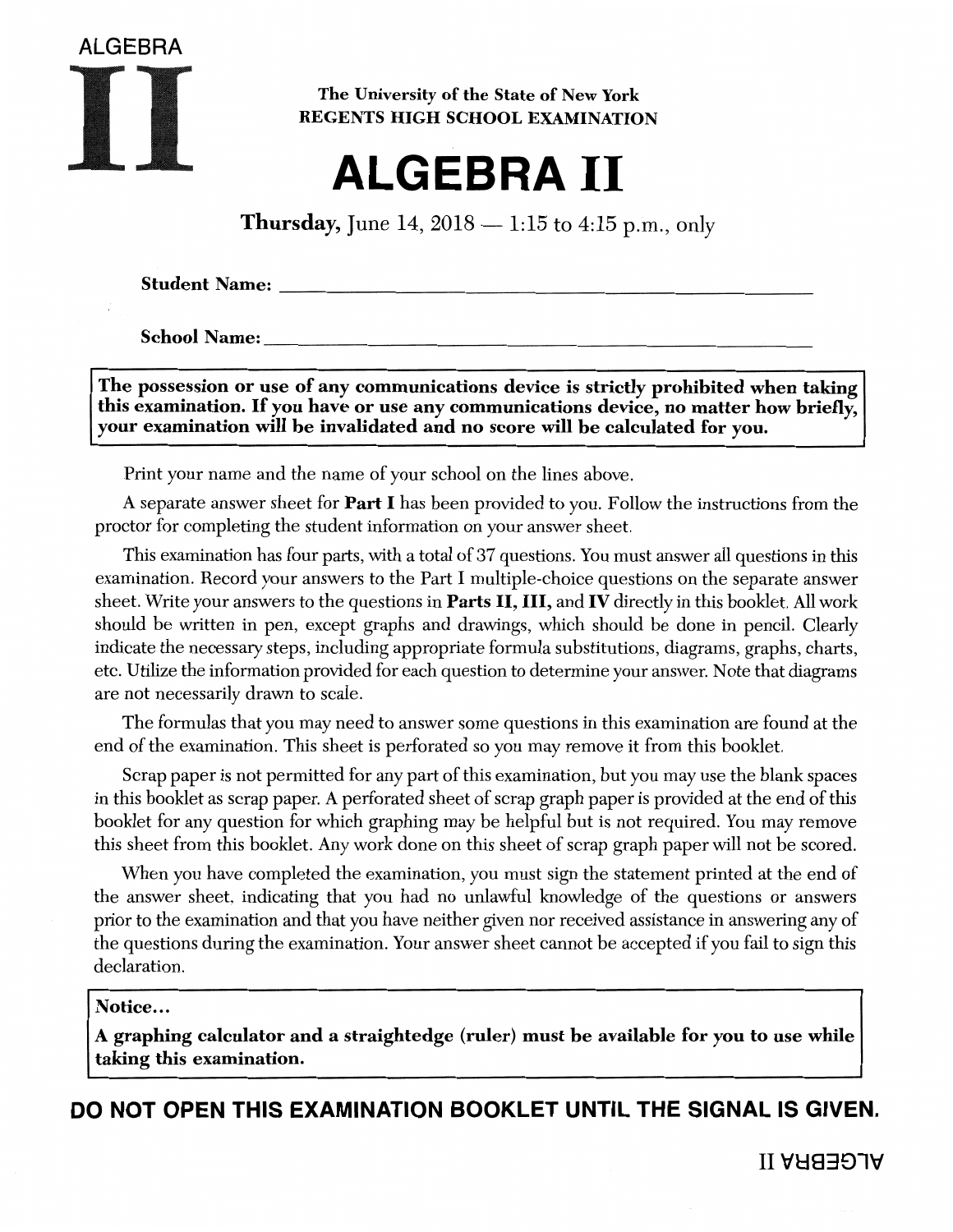#### Part I

Answer all 24 questions in this part. Each correct answer will receive 2 credits. No partial credit will be allowed. Utilize the information provided for each question to determine your answer. Note that diagrams are not necessarily drawn to scale. For each statement or question, choose the word or expression that, of those given, best completes the statement or answers the question. Record your answers on your separate answer sheet. [ 48]

> Use this space for computations.

- 1 The graphs of the equations  $y = x^2 + 4x 1$  and  $y + 3 = x$  are drawn on the same set of axes. One solution of this system is
	- $(1)$   $(-5, -2)$ (3) (1,4)
	- $(2)$   $(-1,-4)$  $(4)$   $(-2,-1)$
- *x*  2 Which statement is true about the graph of  $f(x) = \left(\frac{1}{8}\right)^5$ ?
	- ( 1) The graph is always increasing.
	- (2) The graph is always decreasing.
	- (3) The graph passes through  $(1,0)$ .
	- (4) The graph has an asymptote,  $x = 0$ .
- 3 For all values of *x* for which the expression is defined,

 $\frac{x^3 + 2x^2 - 9x - 18}{x^3 - x^2 - 6x}$ , in simplest form, is equivalent to

(1) 3  $(3) \frac{x+3}{x+3}$ *x* 

$$
(2) -\frac{17}{2} \qquad \qquad (4) \frac{x^2 - 9}{x(x - 3)}
$$

Algebra II - June '18

[2]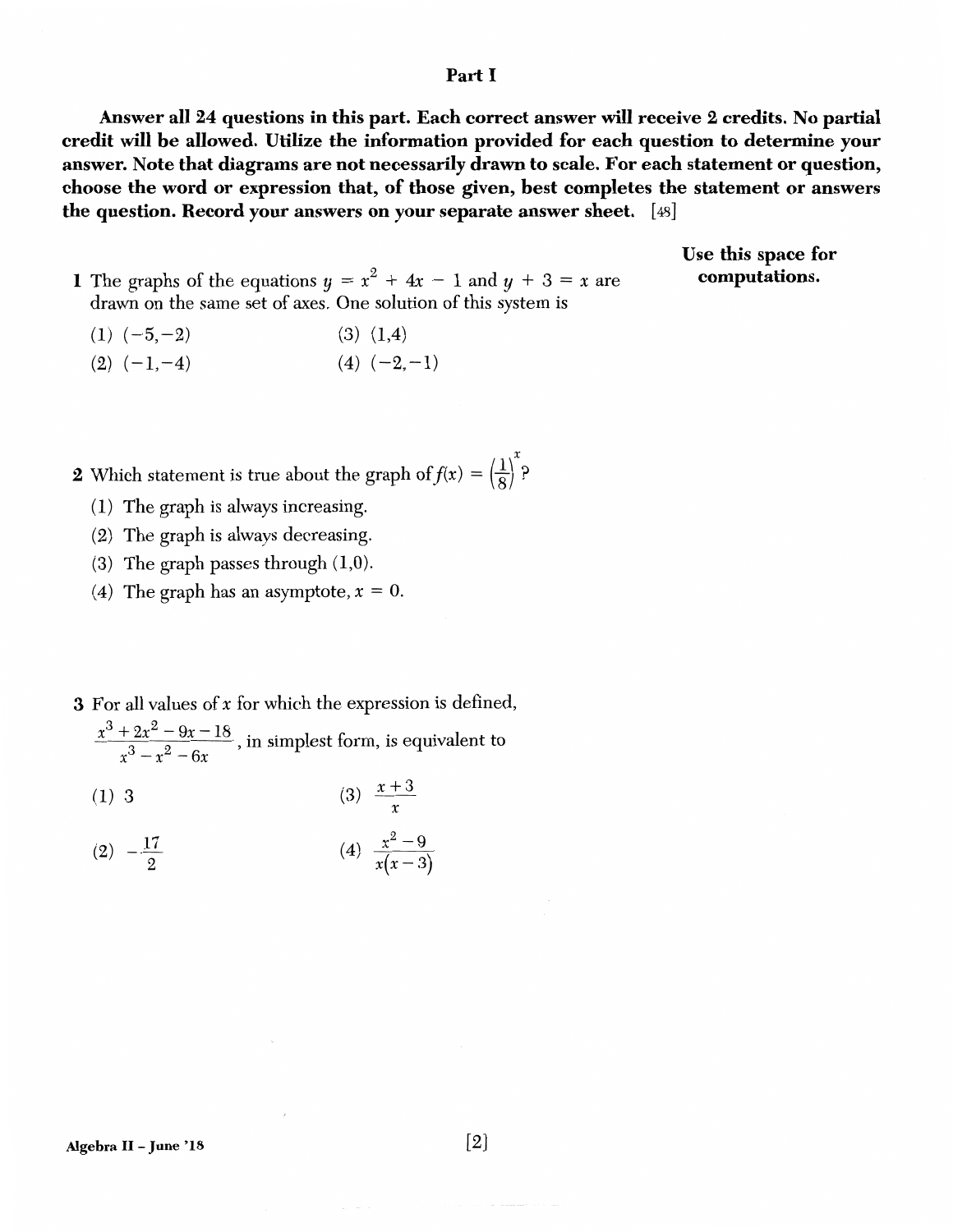**4** A scatterplot showing the weight, w, in grams, of each crystal after growing *t* hours is shown below.



The relationship between weight, *w,* and time, *t,* is best modeled by

- (1)  $w = 4^t + 5$  (3)  $w = 5(2.1)^t$ (2)  $w = (1.4)^t + 2$  (4)  $w = 8(.75)^t$
- **5** Where *i* is the imaginary unit, the expression  $(x + 3i)^2 (2x 3i)^2$ is equivalent to
	- (1)  $-3x^2$  (3)  $-3x^2 + 18xi$  $(2)$   $-3x^2 - 18$   $(4)$   $-3x^2 - 6xi - 18$

#### **6** Which function is even?

(1)  $f(x) = \sin x$ (2)  $f(x) = x^2 - 4$ (3)  $f(x) = |x - 2| + 5$ (4)  $f(x) = x^4 + 3x^3 + 4$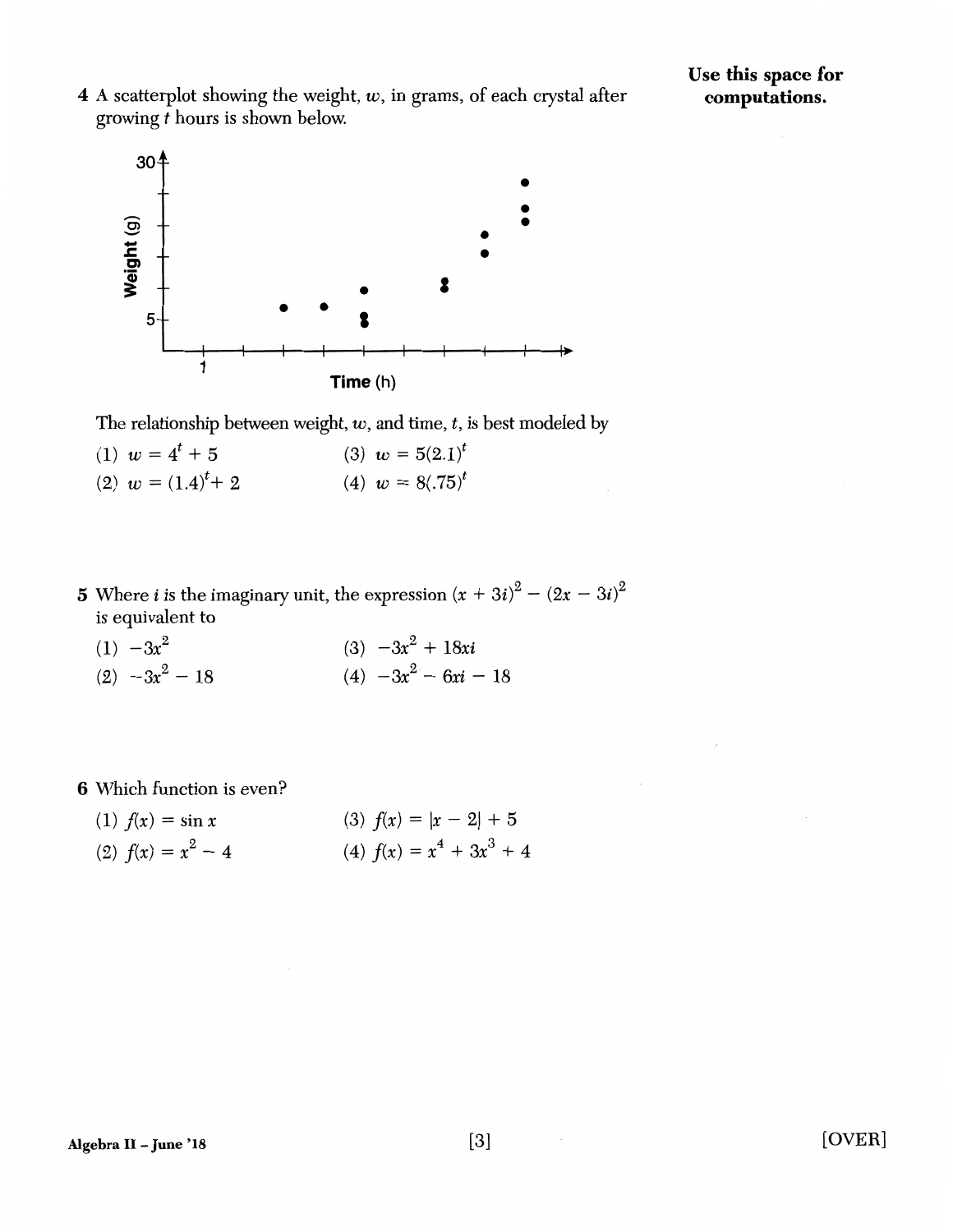- **Use this space for computations.**
- **7** The function  $N(t) = 100e^{-0.023t}$  models the number of grams in a sample of cesium-137 that remain after *t* years. On which interval is the sample's average rate of decay the fastest?
	- (1) [1,10] (2) [10,20] (3) [15,25] (4) [1,30]
- 

8 Which expression can be rewritten as  $(x + 7)(x - 1)$ ?

- (1)  $(x+3)^2-16$ (2)  $(x + 3)^2 - 10(x + 3) - 2(x + 3) + 20$  $(x-1)(x^2-6x-7)$ (3)  $\frac{1}{(x+1)}$  $(x+7)(x^2+4x+3)$  $\frac{1}{x+3}$
- **9** What is the solution set of the equation  $\frac{2}{x} \frac{3x}{x+3} = \frac{x}{x+3}$ ?
	- (1) {3}  $(3)$  {-2,3}
	- $(2) \left\{ \frac{3}{2} \right\}$ (4)  $\left\{-1, \frac{3}{2}\right\}$

[4]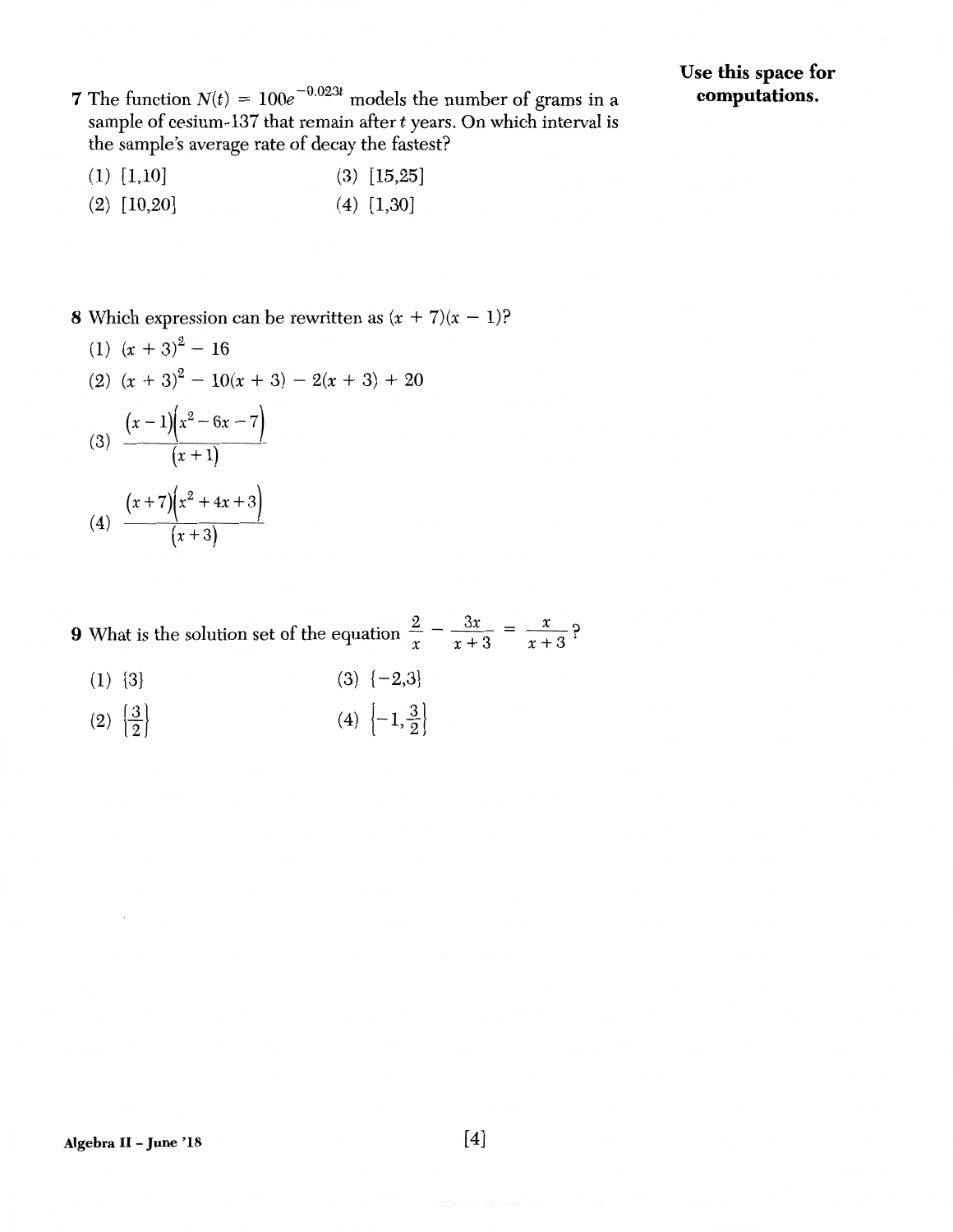Use **this** space for **computations.** 

**10** The depth of the water at a marker 20 feet from the shore in a bay is depicted in the graph below.



If the depth, *d,* is measured in feet and time, *t,* is measured in hours since midnight, what is an equation for the depth of the water at the marker?

- (1)  $d = 5\cos\left(\frac{\pi}{6}t\right) + 9$  (3)  $d = 9\sin\left(\frac{\pi}{6}t\right) + 5$ (2)  $d = 9\cos(\frac{\pi}{6}t) + 5$  (4)  $d = 5\sin(\frac{\pi}{6}t) + 9$
- **11** On a given school day, the probability that Nick oversleeps is 48% and the probability he has a pop quiz is 25%. Assuming these two events are independent, what is the probability that Nick oversleeps and has a pop quiz on the same day?
	- (1) 73% (3) 23%
	- $(2)$  36% (4) 12%

**12** If  $x - 1$  is a factor of  $x^3 - kx^2 + 2x$ , what is the value of k?

- $(1) 0$ (3) 3
- (2) 2  $(4) -3$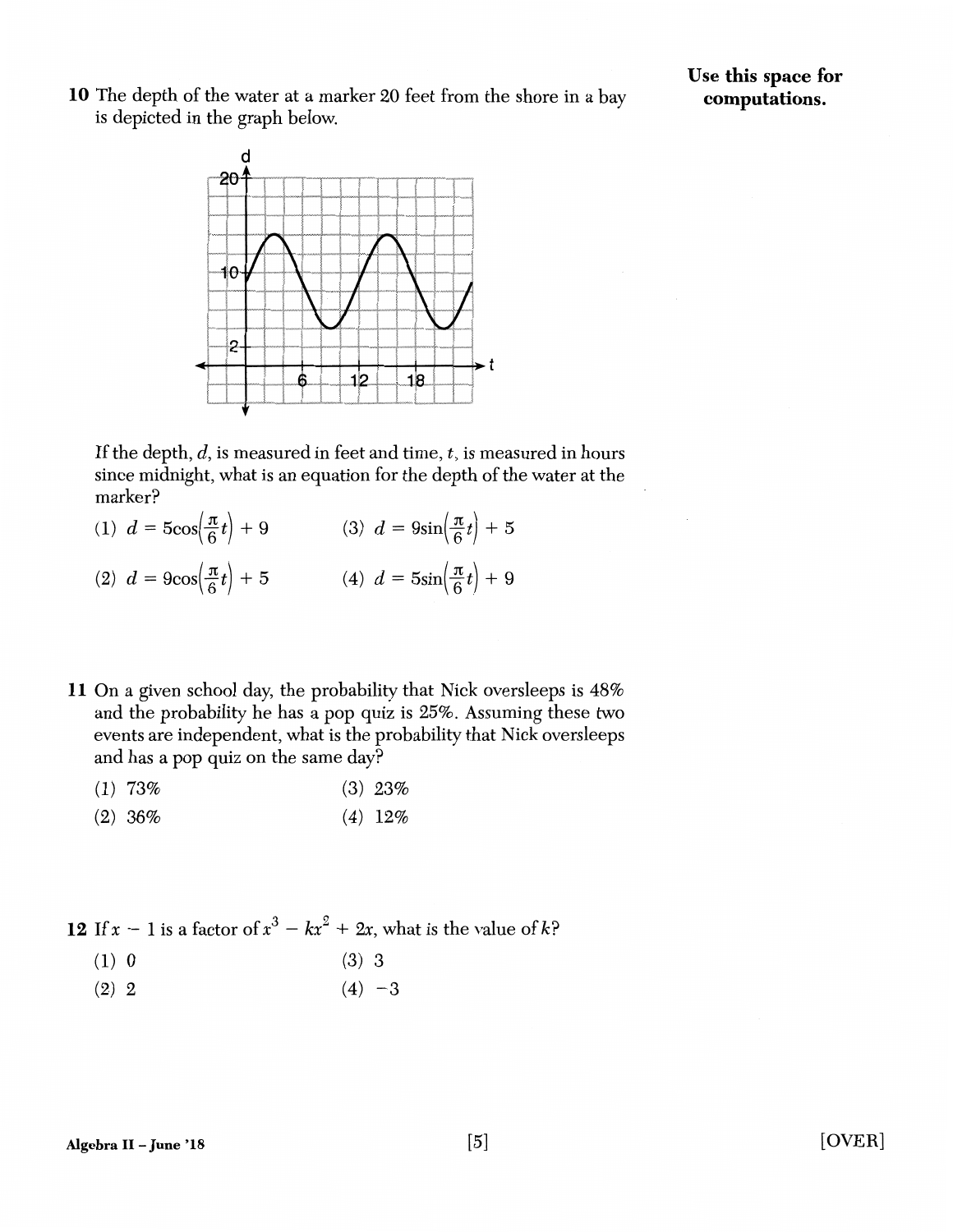**13** The profit function,  $p(x)$ , for a company is the cost function,  $c(x)$ , subtracted from the revenue function,  $r(x)$ . The profit function for the Acme Corporation is  $p(x) = -0.5x^2 + 250x - 300$  and the revenue function is  $r(x) = -0.3x^2 + 150x$ . The cost function for the Acme Corporation is

- (1)  $c(x) = 0.2x^2 100x + 300$
- (2)  $c(x) = 0.2x^2 + 100x + 300$
- (3)  $c(x) = -0.2x^2 + 100x 300$
- (4)  $c(x) = -0.8x^2 + 400x 300$
- **14** The populations of two small towns at the beginning of 2018 and their annual population growth rate are shown in the table below.

| Town         | <b>Population</b> | <b>Annual Population</b>  <br><b>Growth Rate</b> |
|--------------|-------------------|--------------------------------------------------|
| Jonesville   | 1240              | 6% increase                                      |
| Williamstown | 890               | 11% increase                                     |

Assuming the trend continues, approximately how many years after the beginning of 2018 will it take for the populations to be equal?

- (1) 7 (3) 68
- $(2)$  20  $(4)$  125

**15** What is the inverse of  $f(x) = x^3 - 2$ ?

(1)  $f^{-1}(x) = \sqrt[3]{x} + 2$  (3)  $f^{-1}(x) = \sqrt[3]{x} + 2$ (2)  $f^{-1}(x) = \pm \sqrt[3]{x} + 2$  (4)  $f^{-1}(x) = \pm \sqrt[3]{x} + 2$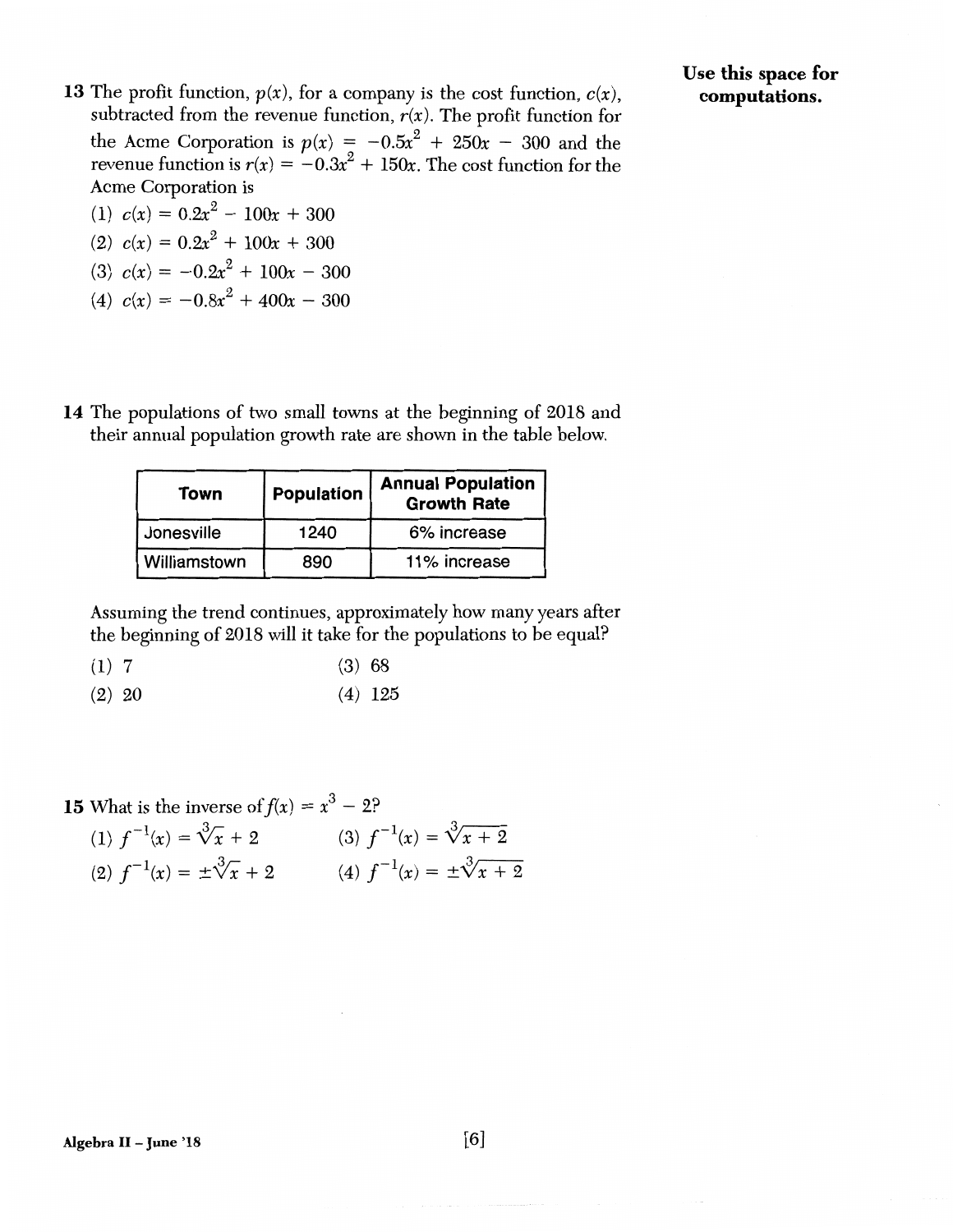Use this space for computations.





17 The weights of bags of Graseck's Chocolate Candies are normally distributed with a mean of 4.3 ounces and a standard deviation of 0.05 ounces. What is the probability that a bag of these chocolate candies weighs less than 4.27 ounces?

|  | $(1)$ 0.2257 |  | $(3)$ 0.7257 |
|--|--------------|--|--------------|
|--|--------------|--|--------------|

(2) 0.2743 (4) 0.7757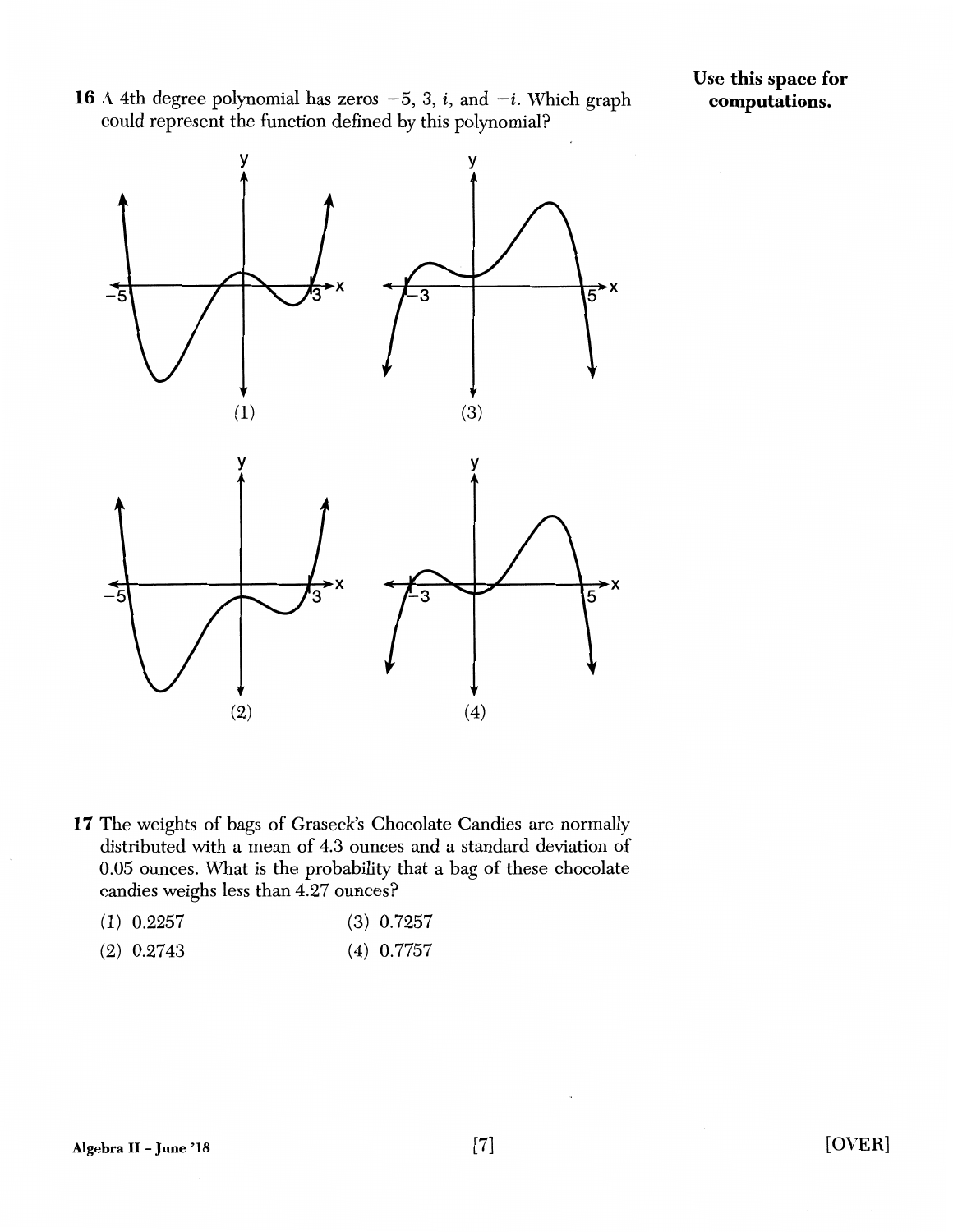18 The half-life of iodine-131 is 8 days. The percent of the isotope left

Use this space for computations.

 $\overline{d}$ in the body *d* days after being introduced is  $I = 100 \left(\frac{1}{2}\right)^8$ .

When this equation is written in terms of the number *e,* the base of the natural logarithm, it is equivalent to  $I = 100e^{kd}$ . What is the approximate value of the constant,  $k$ ?

 $(1)$   $-0.087$   $(3)$   $-11.542$ 

(2) 0.087 (4) 11.542

19 The graph of  $y = log_2 x$  is translated to the right 1 unit and down 1 unit. The coordinates of the  $x$ -intercept of the translated graph are

- (1)  $(0,0)$  (3)  $(2,0)$
- $(2)$   $(1,0)$   $(4)$   $(3,0)$

## 20 For positive values of *x,* which expression is equivalent to  $\sqrt{16x^2} \cdot x^{\frac{2}{3}} + \sqrt[3]{8x^5}$ ?

| (1) $6\sqrt[5]{x^3}$ | (3) $4\sqrt[3]{x^2} + 2\sqrt[3]{x^5}$ |
|----------------------|---------------------------------------|
| (2) $6\sqrt[3]{x^5}$ | (4) $4\sqrt{x^3} + 2\sqrt[5]{x^3}$    |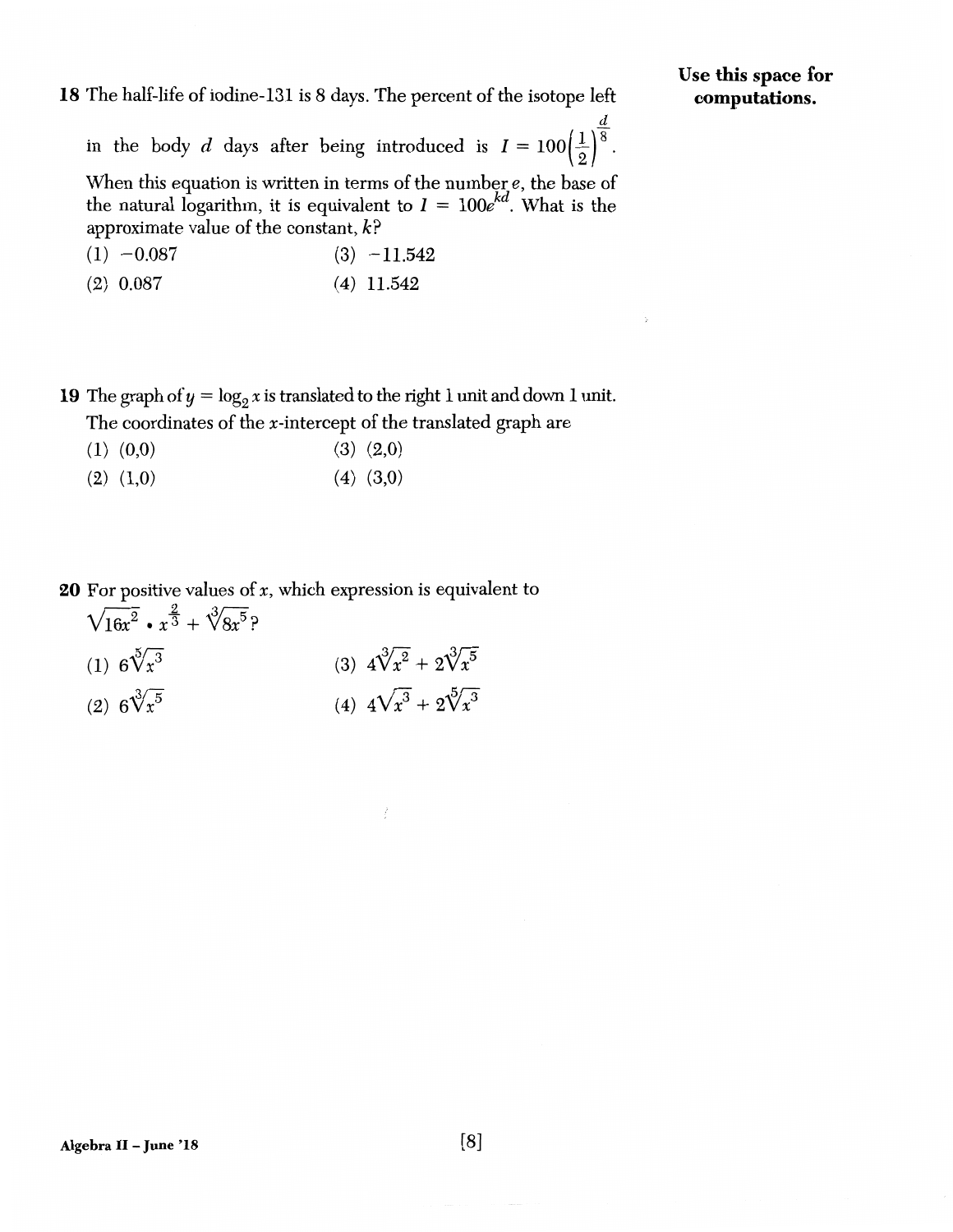**Use this space for computations.** 

- **21** Which equation represents a parabola with a focus of  $(-2,5)$  and a directrix of  $y = 9$ ?
	- (1)  $(y 7)^2 = 8(x + 2)$ (2)  $(y - 7)^2 = -8(x + 2)$
	- (3)  $(x + 2)^2 = 8(y 7)$
	- (4)  $(x + 2)^2 = -8(y 7)$

**22** Given the following polynomials

$$
x = (a + b + c)2
$$
  
\n
$$
y = a2 + b2 + c2
$$
  
\n
$$
z = ab + bc + ac
$$

Which identity is true?

| (1) $x = y - z$ | (3) $x = y - 2z$ |
|-----------------|------------------|
| (2) $x = y + z$ | (4) $x = y + 2z$ |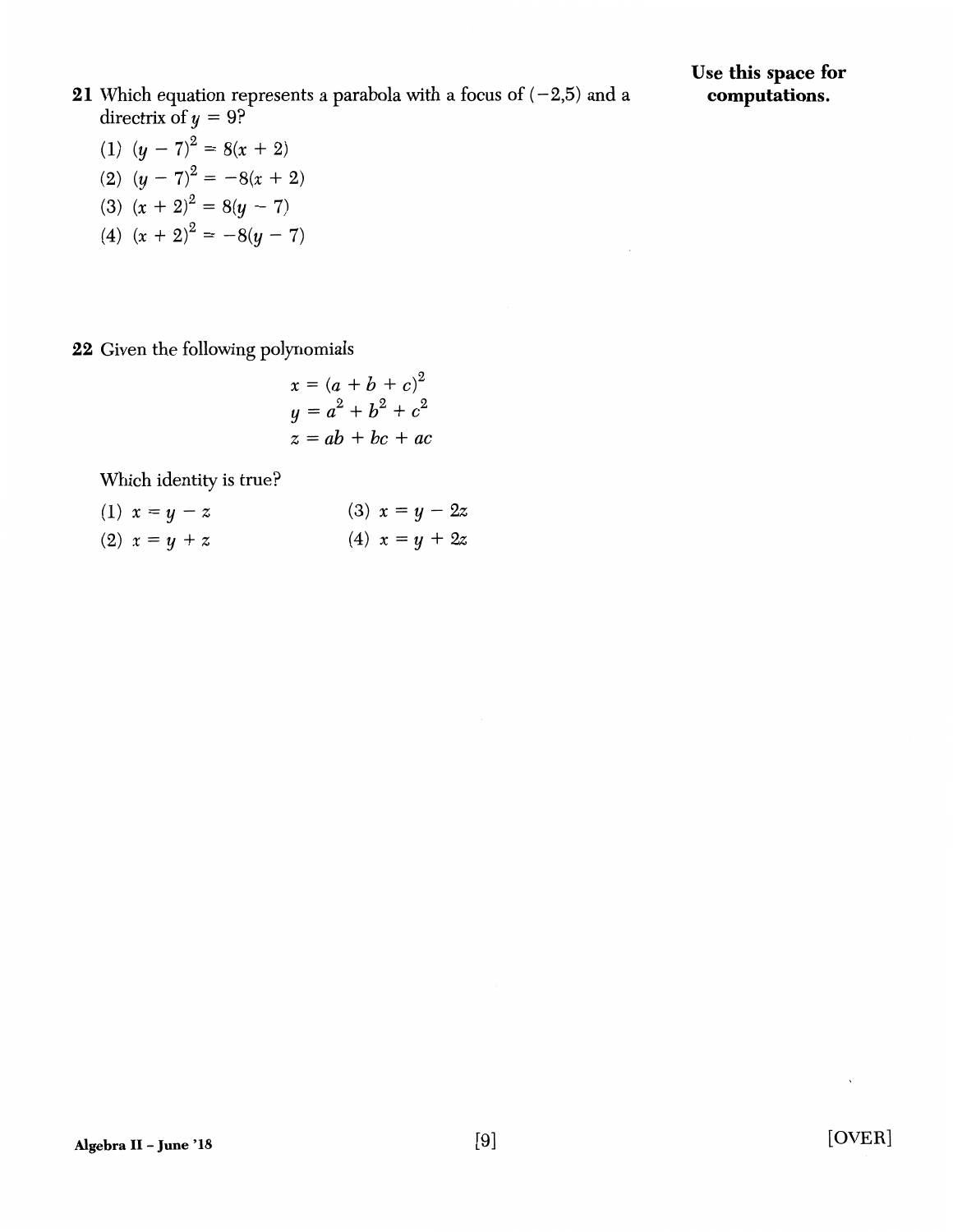23 On average, college seniors graduating in 2012 could compute their growing student loan debt using the function  $D(t) = 29,400(1.068)^t$ , where  $t$  is time in years. Which expression is equivalent to  $29,400(1.068)^t$  and could be used by students to identify an approximate daily interest rate on their loans?

(1) 
$$
29,400 \left( 1.068 \frac{1}{365} \right)^t
$$
  
\n(2)  $29,400 \left( \frac{1.068}{365} \right)^{365t}$   
\n(3)  $29,400 \left( 1 + \frac{0.068}{365} \right)^t$   
\n(4)  $29,400 \left( 1.068 \frac{1}{365} \right)^{365t}$ 

24 A manufacturing plant produces two different-sized containers of peanuts. One container weighs *x* ounces and the other weighs  $y$  pounds. If a gift set can hold one of each size container, which expression represents the number of gift sets needed to hold 124 ounces?

| (1) $\frac{124}{16x + y}$ | (3) $\frac{124}{x + 16y}$ |
|---------------------------|---------------------------|
| (2) $\frac{x + 16y}{124}$ | (4) $\frac{16x + y}{124}$ |

 $\pmb{\cdot}$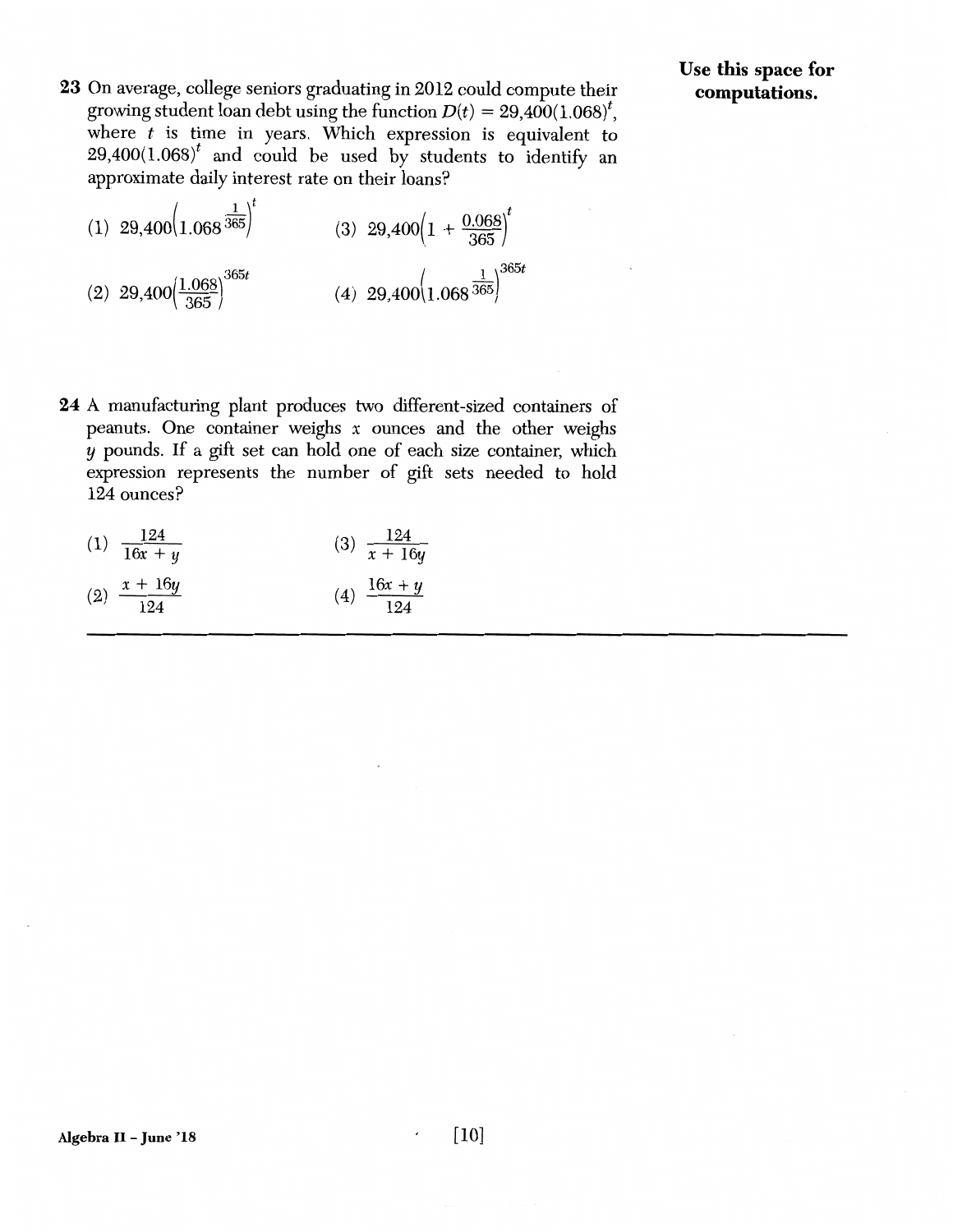#### Part II

Answer all 8 questions in this part. Each correct answer will receive 2 credits. Clearly indicate the necessary steps, including appropriate formula substitutions, diagrams, graphs, charts, etc. Utilize the information provided for each question to determine your answer. Note that diagrams are not necessarily drawn to scale. For all questions in this part, a correct numerical answer with no work shown will receive only 1 credit. All answers should be written in pen, except for graphs and drawings, which should be done in pencil. [16]

25 A survey about television-viewing preferences was given to randomly selected freshmen and seniors at Fairport High School. The results are shown in the table below.

|               |     |     | Sports   Reality Show   Comedy Series |
|---------------|-----|-----|---------------------------------------|
| <b>Senior</b> | 83  | 110 | 67                                    |
| Freshman      | 119 | 103 | 54                                    |

|  |  |  | <b>Favorite Type of Program</b> |
|--|--|--|---------------------------------|
|--|--|--|---------------------------------|

A student response is selected at random from the results. State the *exact* probability the student response is from a freshman, given the student prefers to watch reality shows on television.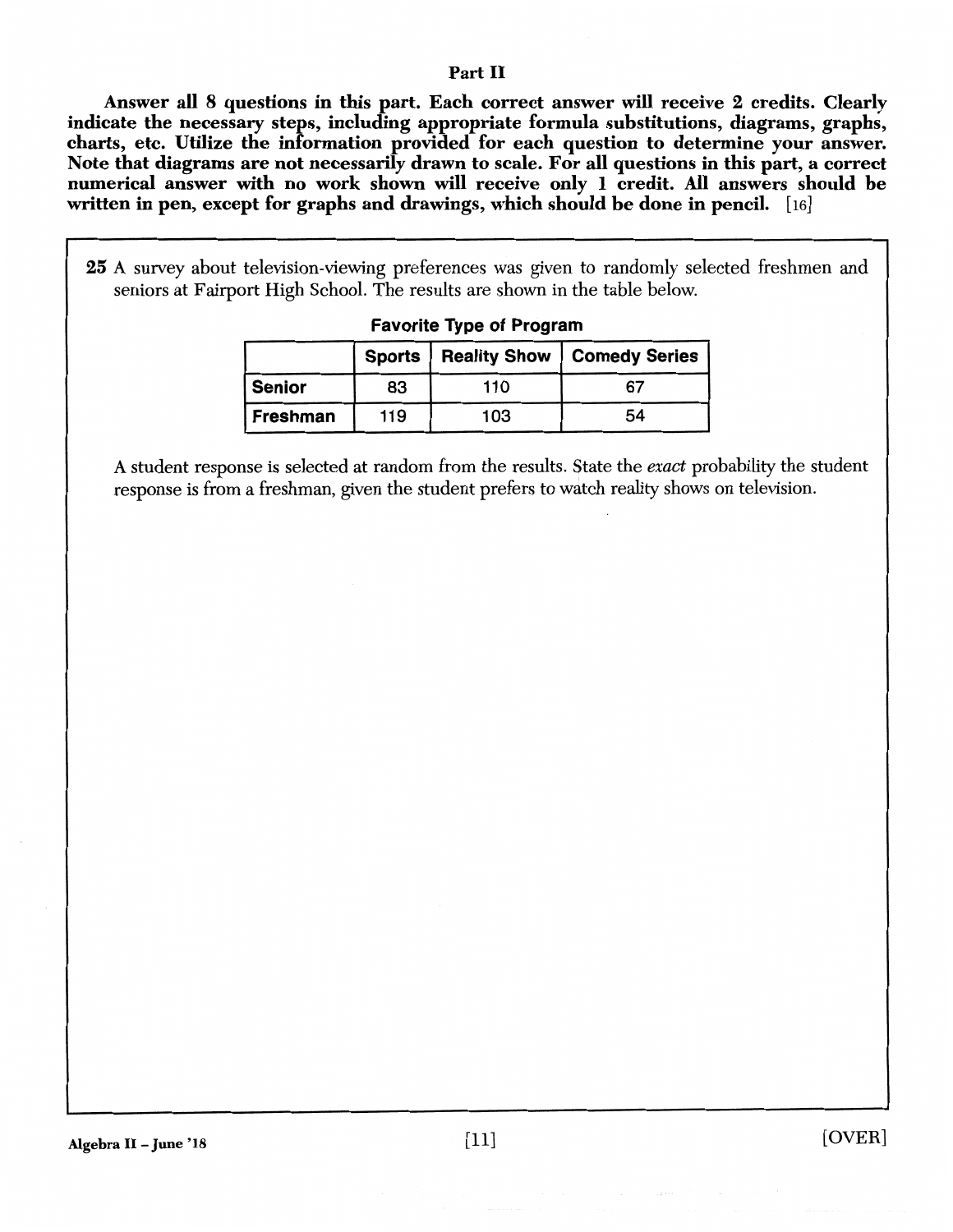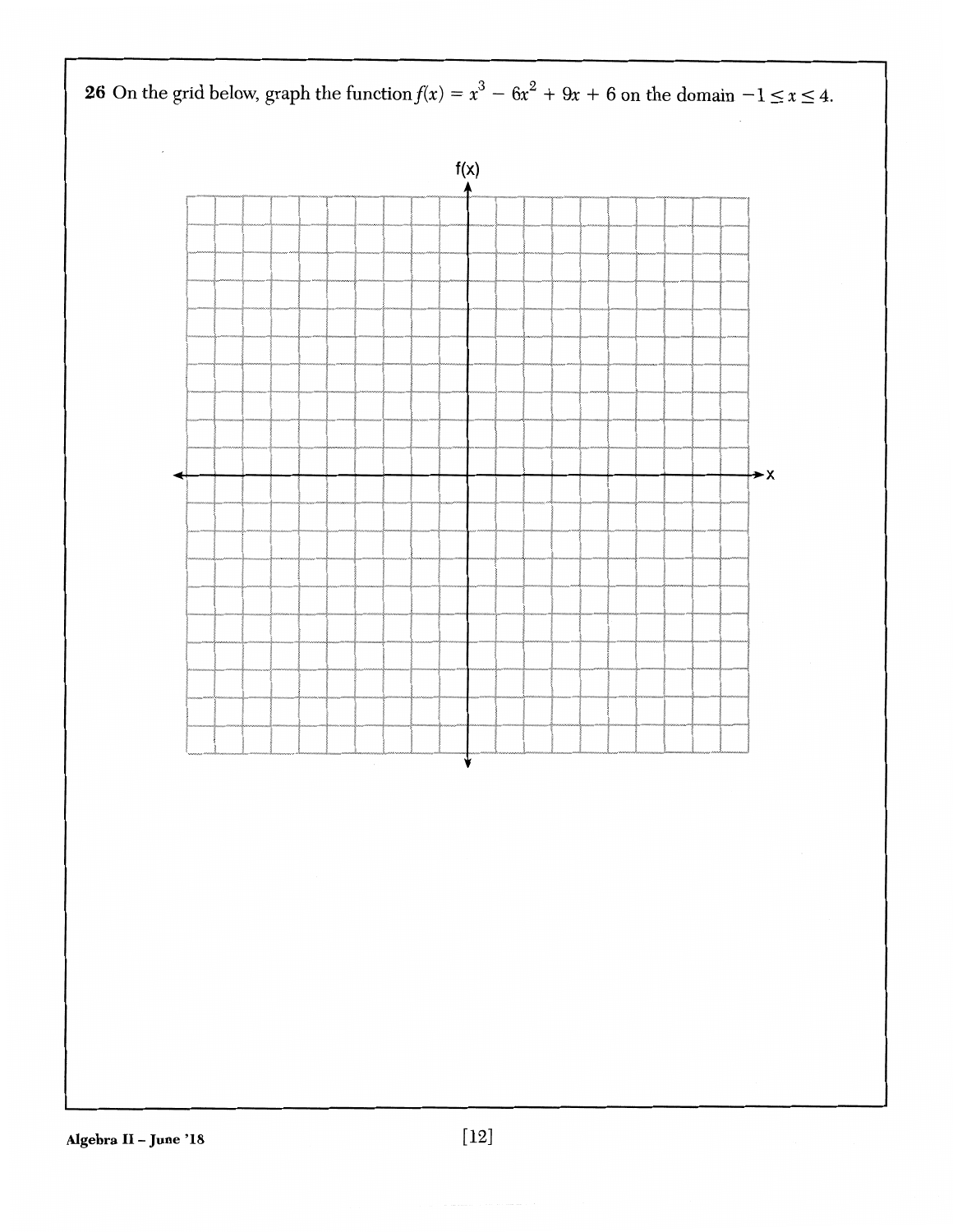**27** Solve the equation  $2x^2 + 5x + 8 = 0$ . Express the answer in  $a + bi$  form.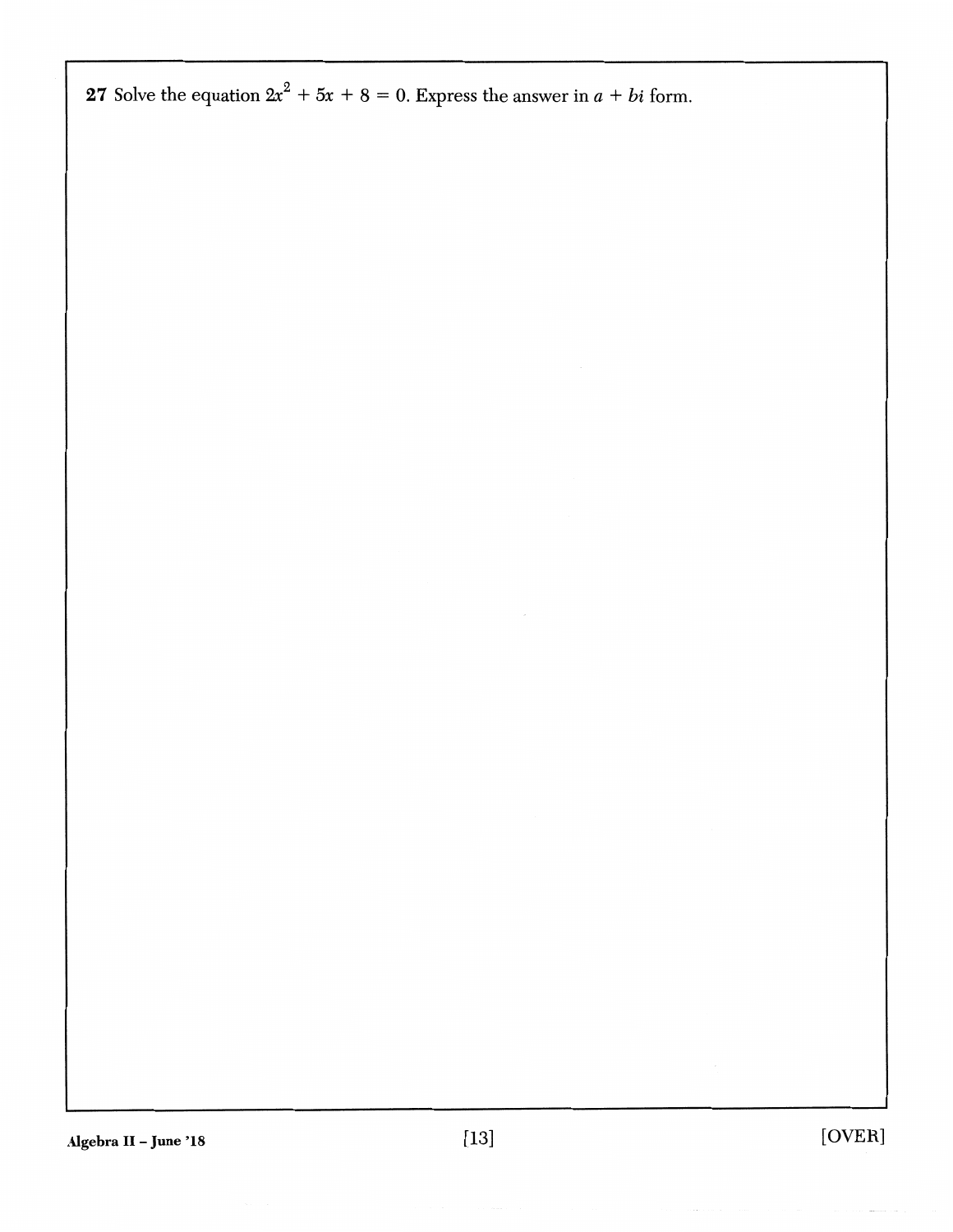28 Chuck's Trucking Company has decided to initiate an Employee of the Month program. To determine the recipient, they put the following sign on the back of each truck.



The driver who receives the highest number of positive comments will win the recognition. Explain *one* statistical bias in this data collection method.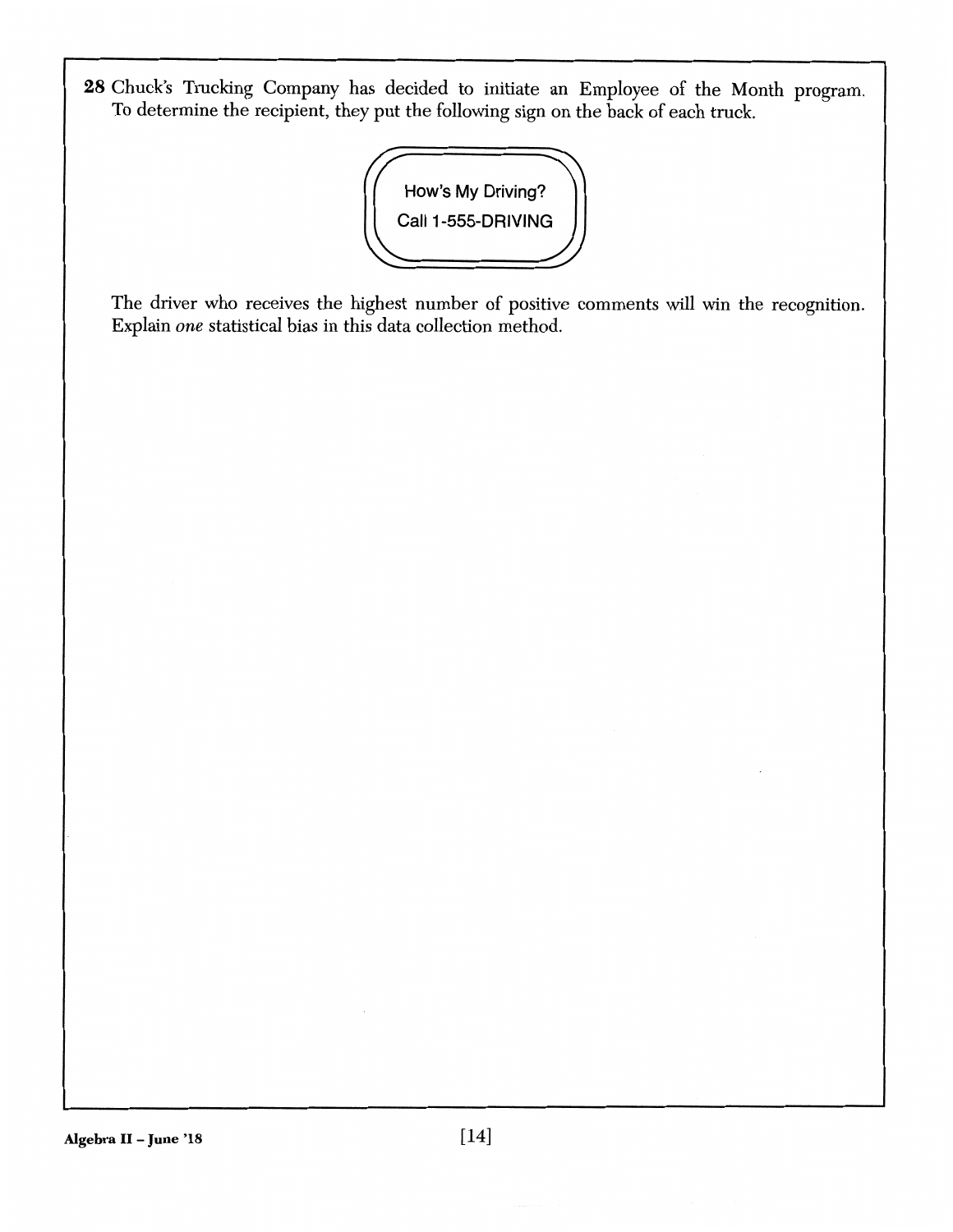**29** Determine the quotient and remainder when  $(6a^3 + 11a^2 - 4a - 9)$  is divided by  $(3a - 2)$ . Express your answer in the form  $q(a) + \frac{r(a)}{d(a)}$ .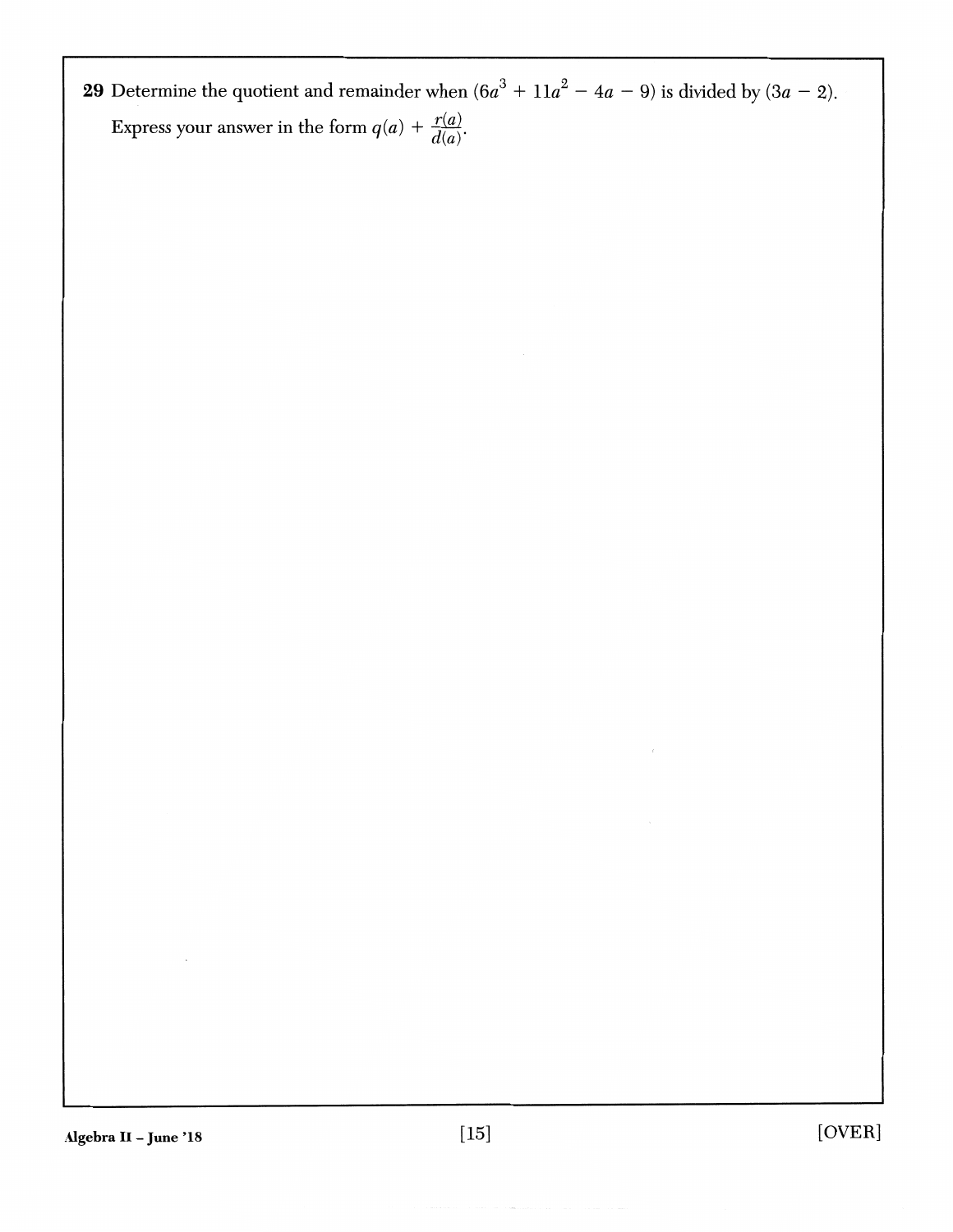30 The recursive formula to describe a sequence is shown below.

$$
a_1 = 3
$$
  

$$
a_n = 1 + 2a_{n-1}
$$

State the first four terms of this sequence.

Can this sequence be represented using an explicit geometric formula? Justify your answer.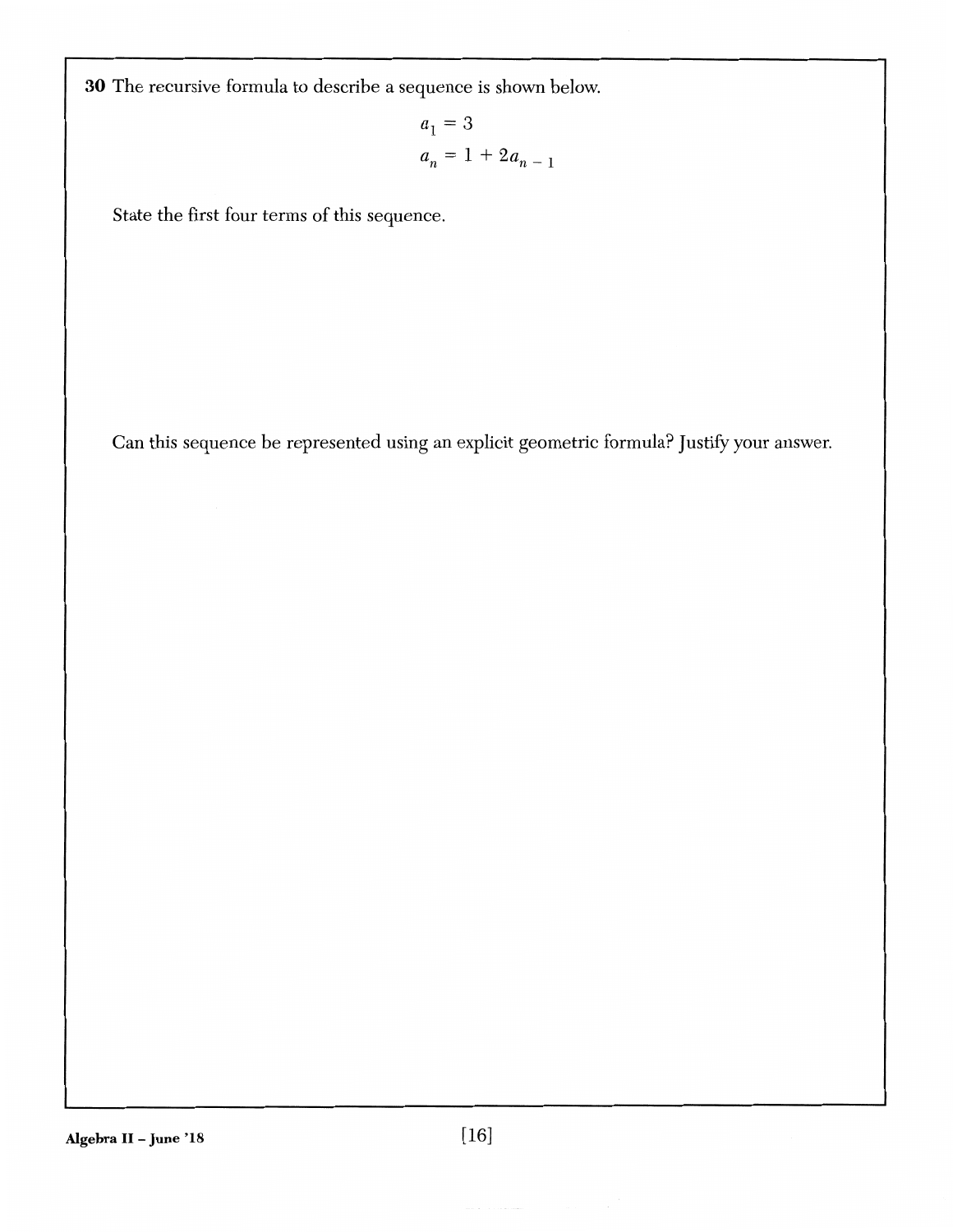31 The Wells family is looking to purchase a home in a suburb of Rochester with a 30-year mortgage that has an annual interest rate of 3.6%. The house the family wants to purchase is \$152,500 and they will make a \$15,250 down payment and borrow the remainder. Use the formula below to determine their monthly payment, to the *nearest dollar.* 

$$
M = \frac{P\left(\frac{r}{12}\right)\left(1 + \frac{r}{12}\right)^n}{\left(1 + \frac{r}{12}\right)^n - 1}
$$

- $M =$  monthly payment
- $P =$  amount borrowed
- $r =$  annual interest rate
- $n =$  total number of monthly payments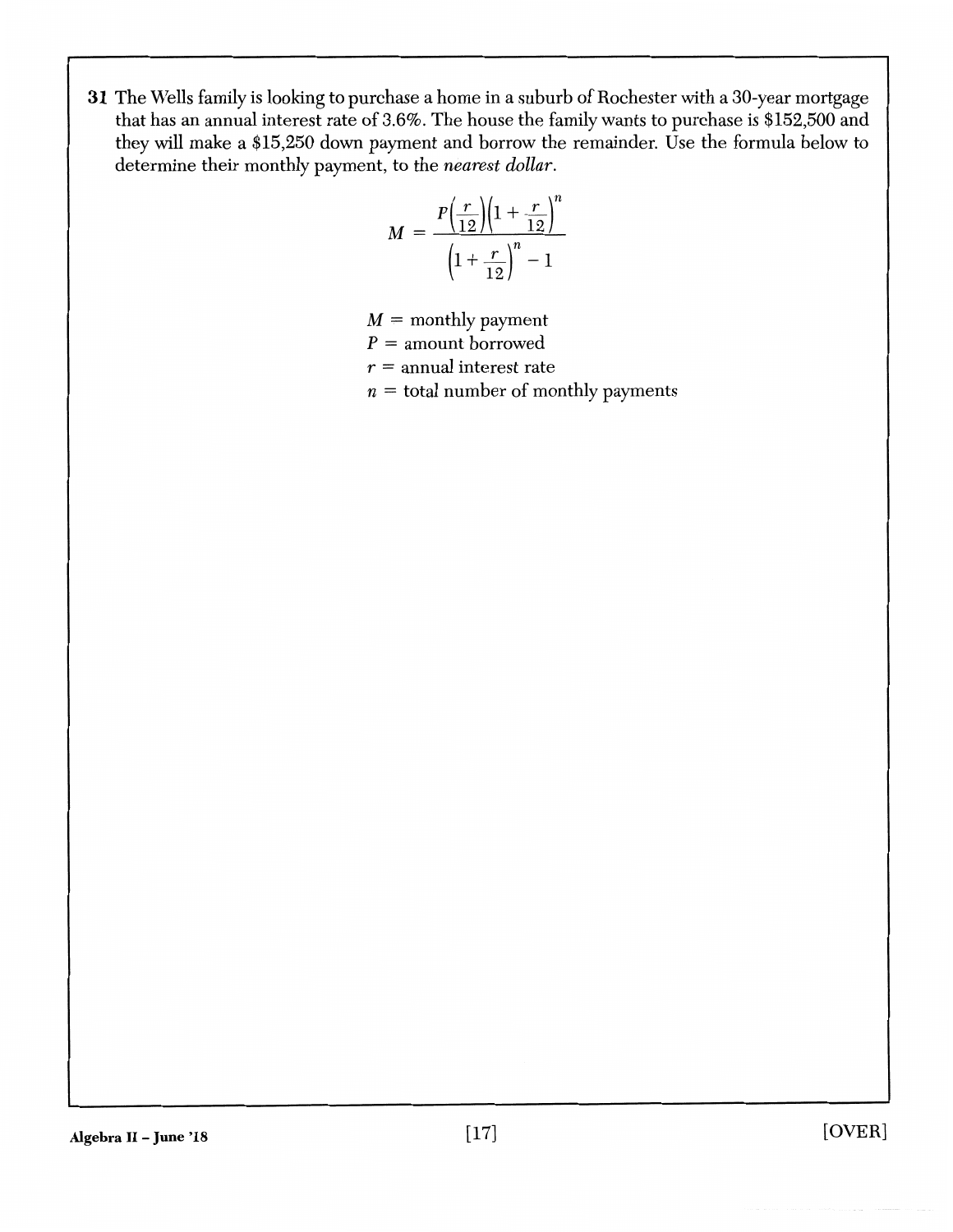**32** An angle,  $\theta$ , is in standard position and its terminal side passes through the point  $(2, -1)$ . Find the *exact* value of sin 8.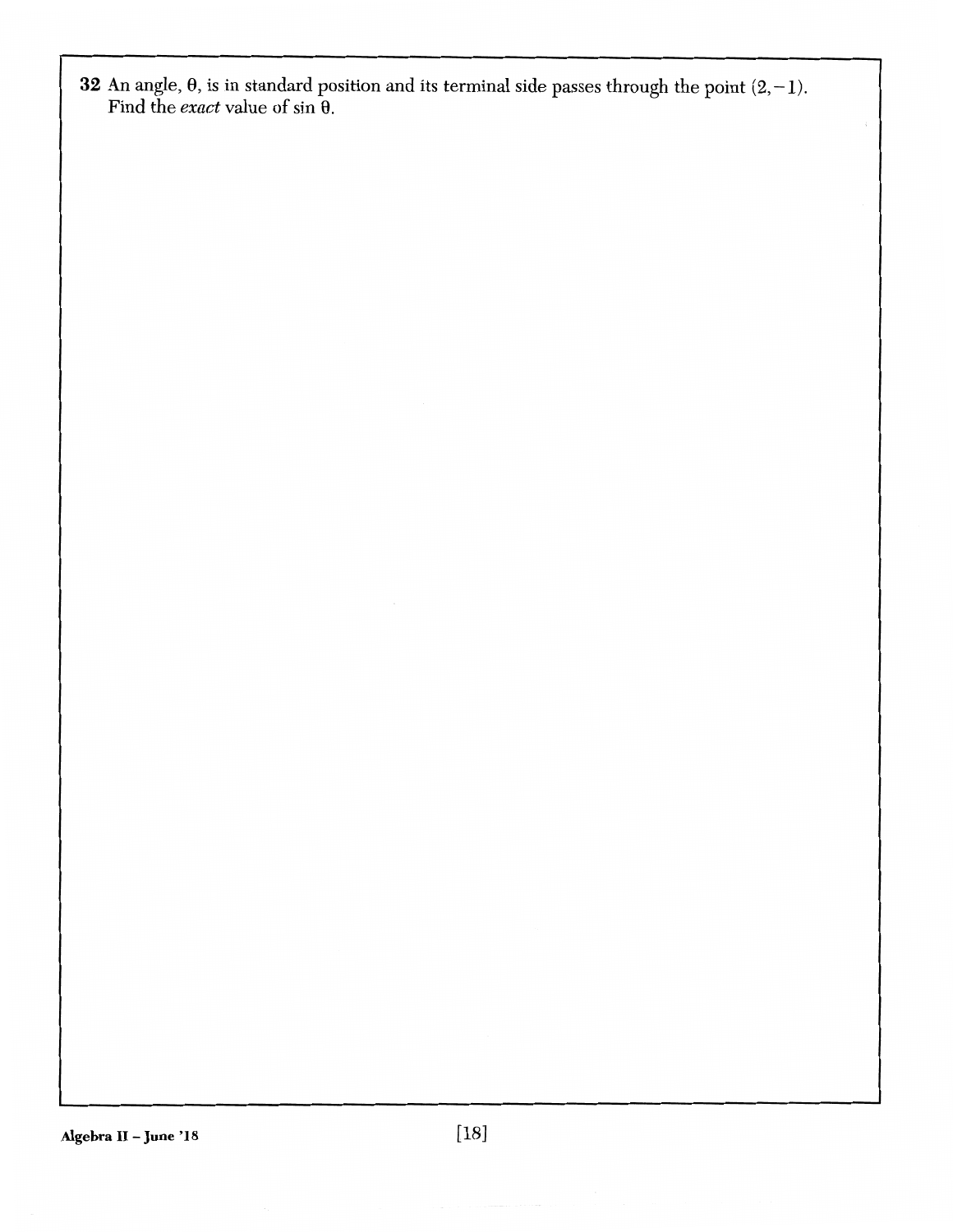#### Part III

Answer all 4 questions in this part. Each correct answer will receive 4 credits. Clearly indicate the necessary steps, including appropriate formula substitutions, diagrams, graphs, charts, etc. Utilize the information provided for each question to determine your answer. Note that diagrams are not necessarily drawn to scale. For all questions in this part, a correct numerical answer with no work shown will receive only 1 credit. All answers should be written in pen, except for graphs and drawings, which should be done in pencil. [16]

**33** Solve algebraically for all values of  $x$ :

 $\sqrt{6-2x} + x = 2(x + 15) - 9$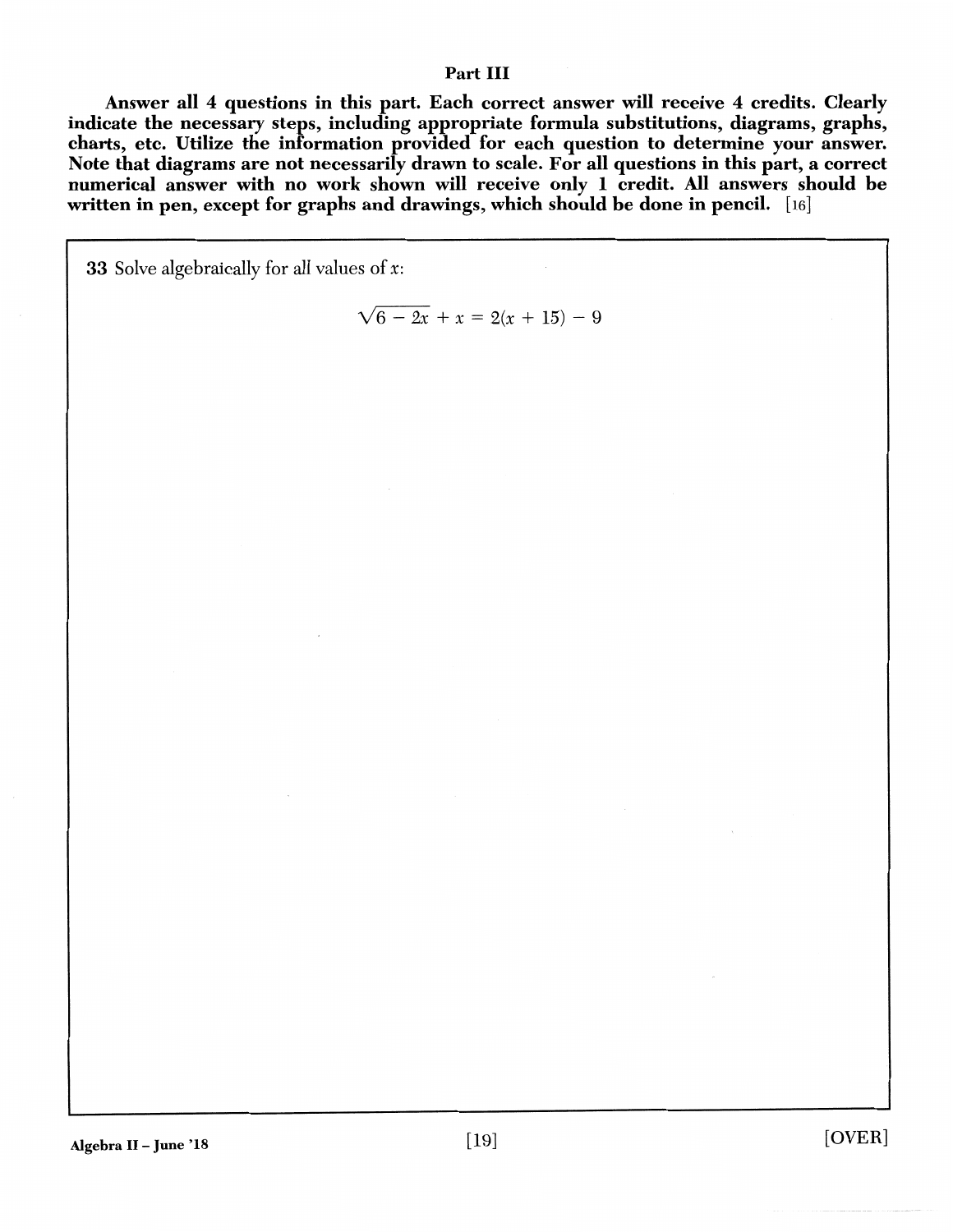34 Joseph was curious to determine if scent improves *memory.* A test was created where better *memory* is indicated by higher test scores. A controlled experiment was performed where one group was given the test on scented paper and the other group was given the test on unscented paper. The summary statistics from the experiment are given below.

|                         |       | <b>Scented Paper   Unscented Paper</b> |  |
|-------------------------|-------|----------------------------------------|--|
| $\overline{\mathsf{x}}$ | 23    | 18                                     |  |
|                         | 2.898 | 2.408                                  |  |

Calculate the difference in means in the experimental test grades (scented - unscented).

A simulation was conducted in which the subjects' scores were rerandomized into two groups 1000 times. The differences of the group means were calculated each time. The results are shown below.

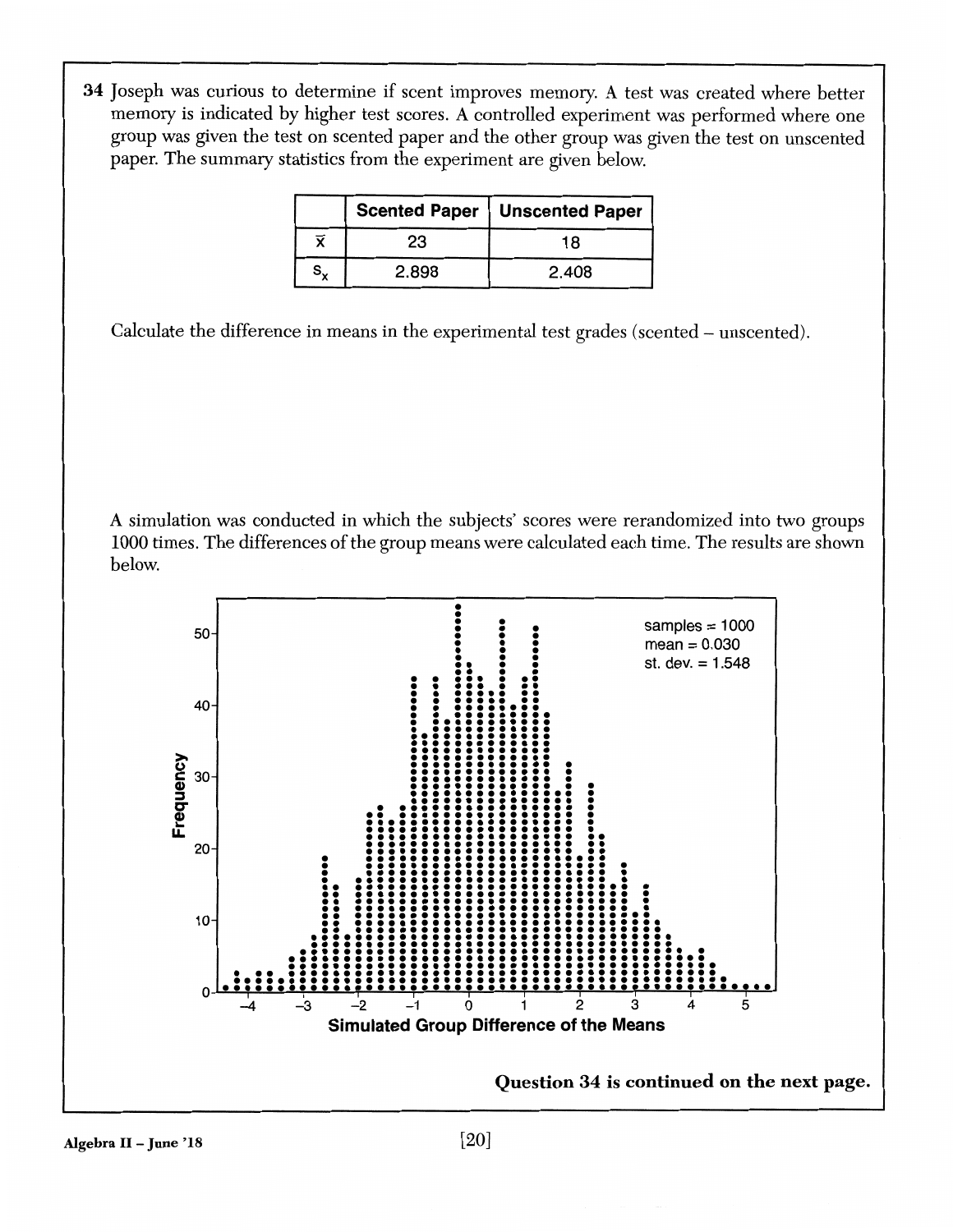### **Question 34 continued**

Use the simulation results to determine the interval representing the middle 95% of the difference in means, to the *nearest hundredth.* 

Is the difference in means in Joseph's experiment statistically significant based on the simulation? Explain.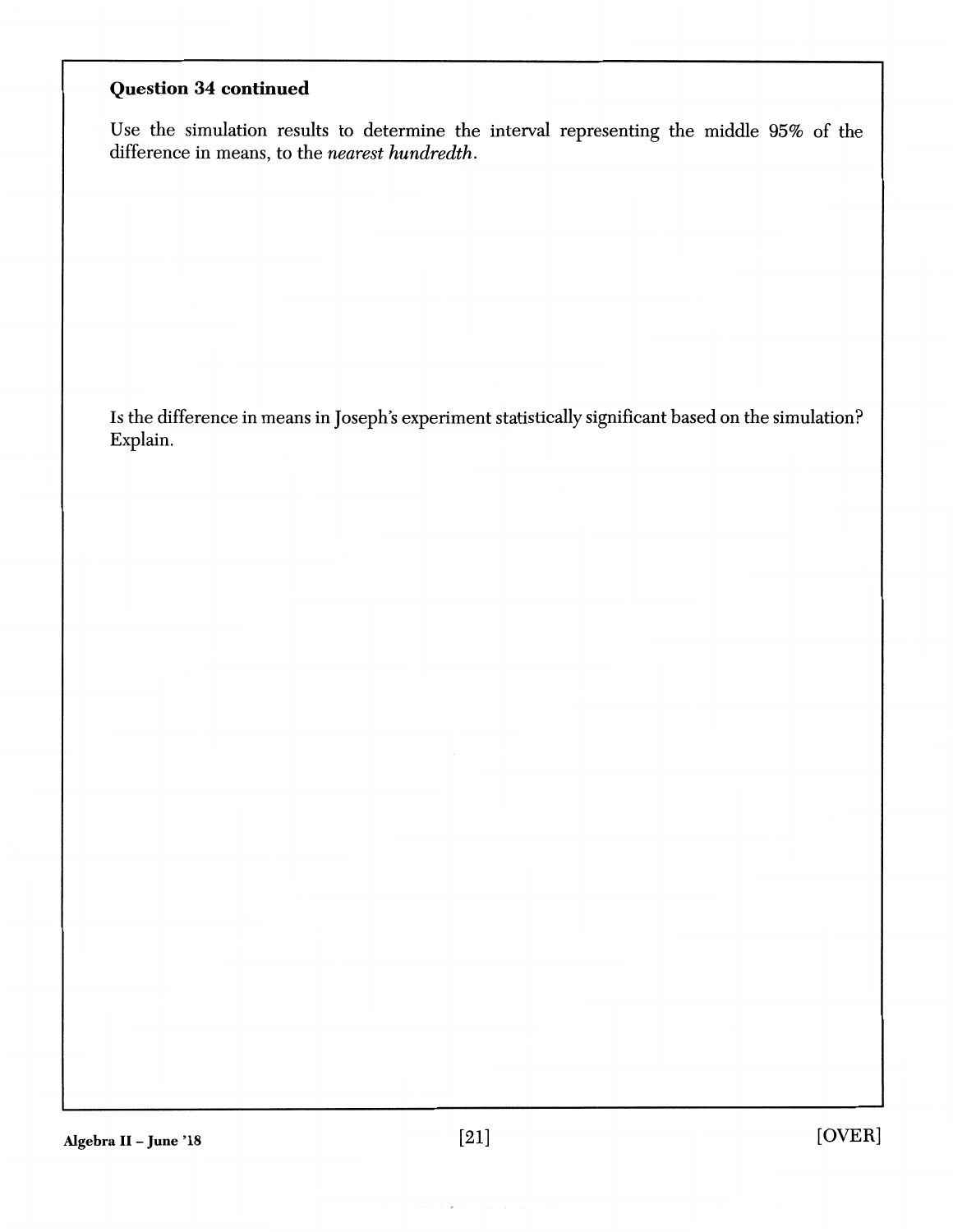35 Carla wants to start a college fund for her daughter Lila. She puts \$63,000 into an account that grows at a rate of 2.55% per year, compounded monthly. Write a function,  $C(t)$ , that represents the amount of money in the account  $t$  years after the account is opened, given that no more money is deposited into or withdrawn from the account.

Calculate algebraically the number of years it will take for the account to reach \$100,000, to the *nearest hundredth of a year.*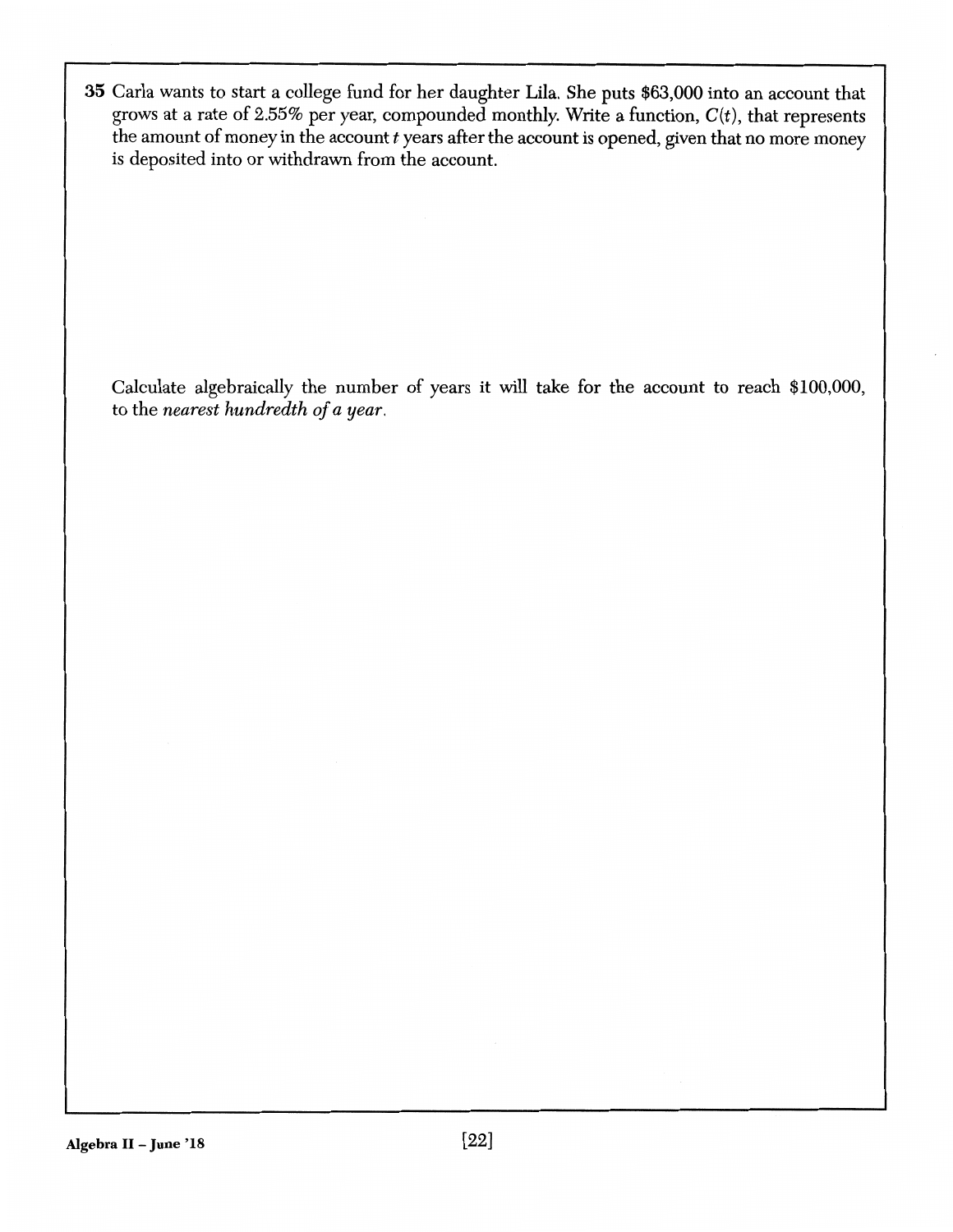**36** The height,  $h(t)$  in cm, of a piston, is given by the equation  $h(t) = 12\cos(\frac{\pi}{3}t) + 8$ , where t represents the number of seconds since the measurements began.

Determine the average rate of change, in cm/sec, of the piston's height on the interval  $1 \le t \le 2$ .

At what value(s) of *t*, to the *nearest tenth of a second*, does  $h(t) = 0$  in the interval  $1 \le t \le 5$ ? Justify your answer.